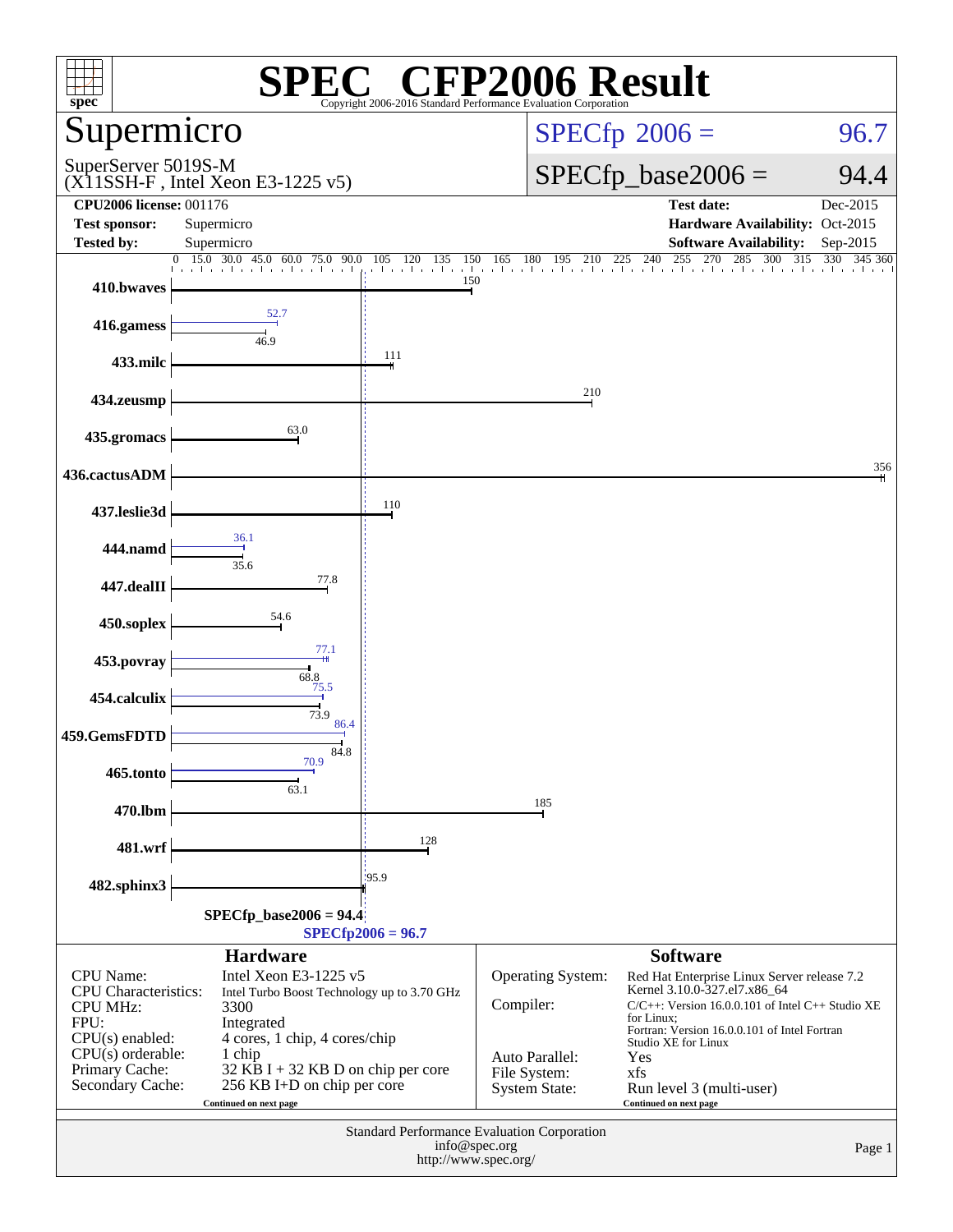

# Supermicro

#### SuperServer 5019S-M

(X11SSH-F , Intel Xeon E3-1225 v5)

### $SPECfp2006 = 96.7$  $SPECfp2006 = 96.7$

### $SPECfp\_base2006 = 94.4$

| <b>CPU2006 license: 001176</b>                                             |                                                                                                           |                                                            | <b>Test date:</b><br>Dec-2015               |
|----------------------------------------------------------------------------|-----------------------------------------------------------------------------------------------------------|------------------------------------------------------------|---------------------------------------------|
| <b>Test sponsor:</b>                                                       | Supermicro                                                                                                |                                                            | Hardware Availability: Oct-2015             |
| <b>Tested by:</b>                                                          | Supermicro                                                                                                |                                                            | <b>Software Availability:</b><br>$Sep-2015$ |
| L3 Cache:<br>Other Cache:<br>Memory:<br>Disk Subsystem:<br>Other Hardware: | 8 MB I+D on chip per chip<br>None<br>16 GB (2 x 8 GB 2Rx8 PC4-2133P-U)<br>1 x 400 GB SATA III SSD<br>None | <b>Base Pointers:</b><br>Peak Pointers:<br>Other Software: | $64$ -bit<br>$32/64$ -bit<br>None           |

| <b>Results Table</b>   |                                                                                                          |              |                |             |                |            |                |              |                |              |                |              |
|------------------------|----------------------------------------------------------------------------------------------------------|--------------|----------------|-------------|----------------|------------|----------------|--------------|----------------|--------------|----------------|--------------|
|                        | <b>Base</b>                                                                                              |              |                | <b>Peak</b> |                |            |                |              |                |              |                |              |
| <b>Benchmark</b>       | <b>Seconds</b>                                                                                           | <b>Ratio</b> | <b>Seconds</b> | Ratio       | <b>Seconds</b> | Ratio      | <b>Seconds</b> | <b>Ratio</b> | <b>Seconds</b> | <b>Ratio</b> | <b>Seconds</b> | <b>Ratio</b> |
| 410.bwayes             | 90.8                                                                                                     | 150          | 90.7           | 150         | 90.9           | 150        | 90.8           | <b>150</b>   | 90.7           | 150          | 90.9           | 150          |
| 416.gamess             | 418                                                                                                      | 46.9         | 417            | 46.9        | 417            | 46.9       | 372            | 52.7         | 372            | 52.7         | 372            | 52.7         |
| $433$ .milc            | 84.0                                                                                                     | 109          | 83.1           | 111         | 83.0           | 111        | 84.0           | 109          | 83.1           | 111          | 83.0           | 111          |
| $434$ . zeusmp         | 43.3                                                                                                     | 210          | 43.3           | 210         | 43.4           | 210        | 43.3           | 210          | 43.3           | 210          | 43.4           | 210          |
| $435.$ gromacs         | 114                                                                                                      | 62.8         | 113            | 63.0        | 113            | 63.2       | 114            | 62.8         | <b>113</b>     | 63.0         | 113            | 63.2         |
| 436.cactusADM          | 33.6                                                                                                     | 356          | 33.8           | 354         | 33.6           | 356        | 33.6           | 356          | 33.8           | 354          | 33.6           | <u>356</u>   |
| 437.leslie3d           | 85.6                                                                                                     | 110          | 85.4           | 110         | 85.5           | <b>110</b> | 85.6           | 110          | 85.4           | 110          | 85.5           | 110          |
| 444.namd               | 225                                                                                                      | 35.6         | 225            | 35.6        | 225            | 35.6       | 222            | 36.1         | 222            | 36.1         | 221            | 36.3         |
| $ 447 \text{.}$ dealII | 147                                                                                                      | 77.8         | 147            | 77.8        | 147            | 77.9       | 147            | 77.8         | 147            | 77.8         | 147            | 77.9         |
| $450$ .soplex          | 153                                                                                                      | 54.6         | 153            | 54.7        | 153            | 54.5       | 153            | 54.6         | 153            | 54.7         | 153            | 54.5         |
| $453$ .povray          | 77.9                                                                                                     | 68.3         | 77.2           | 68.9        | 77.4           | 68.8       | 68.0           | 78.2         | 70.5           | 75.5         | 69.0           | 77.1         |
| $ 454$ .calculix       | <b>112</b>                                                                                               | 73.9         | 112            | 73.9        | 112            | 73.8       | 109            | 75.7         | <b>109</b>     | 75.5         | 110            | 75.2         |
| 459.GemsFDTD           | 125                                                                                                      | 84.9         | 125            | 84.8        | 125            | 84.8       | 123            | 86.5         | 123            | 86.2         | 123            | 86.4         |
| 465.tonto              | 156                                                                                                      | 63.2         | 156            | 63.1        | 156            | 63.1       | 139            | 70.9         | 139            | 70.8         | 139            | 70.9         |
| 470.1bm                | 74.0                                                                                                     | 186          | 74.2           | 185         | 74.1           | 185        | 74.0           | 186          | 74.2           | 185          | 74.1           | <u>185</u>   |
| $ 481$ .wrf            | 87.4                                                                                                     | 128          | 87.1           | 128         | 87.1           | 128        | 87.4           | 128          | 87.1           | 128          | 87.1           | 128          |
| $482$ .sphinx $3$      | 202                                                                                                      | 96.4         | 203            | 95.9        | 205            | 95.3       | 202            | 96.4         | 203            | 95.9         | 205            | 95.3         |
|                        | Results appear in the order in which they were run. Bold underlined text indicates a median measurement. |              |                |             |                |            |                |              |                |              |                |              |

### **[Operating System Notes](http://www.spec.org/auto/cpu2006/Docs/result-fields.html#OperatingSystemNotes)**

Stack size set to unlimited using "ulimit -s unlimited"

#### **[Platform Notes](http://www.spec.org/auto/cpu2006/Docs/result-fields.html#PlatformNotes)**

 Sysinfo program /home/cpu2006/config/sysinfo.rev6914 \$Rev: 6914 \$ \$Date:: 2014-06-25 #\$ e3fbb8667b5a285932ceab81e28219e1 running on localhost.localdomain Fri Dec 25 10:20:36 2015

 This section contains SUT (System Under Test) info as seen by some common utilities. To remove or add to this section, see: <http://www.spec.org/cpu2006/Docs/config.html#sysinfo>

 From /proc/cpuinfo model name : Intel(R) Xeon(R) CPU E3-1225 v5 @ 3.30GHz Continued on next page

> Standard Performance Evaluation Corporation [info@spec.org](mailto:info@spec.org) <http://www.spec.org/>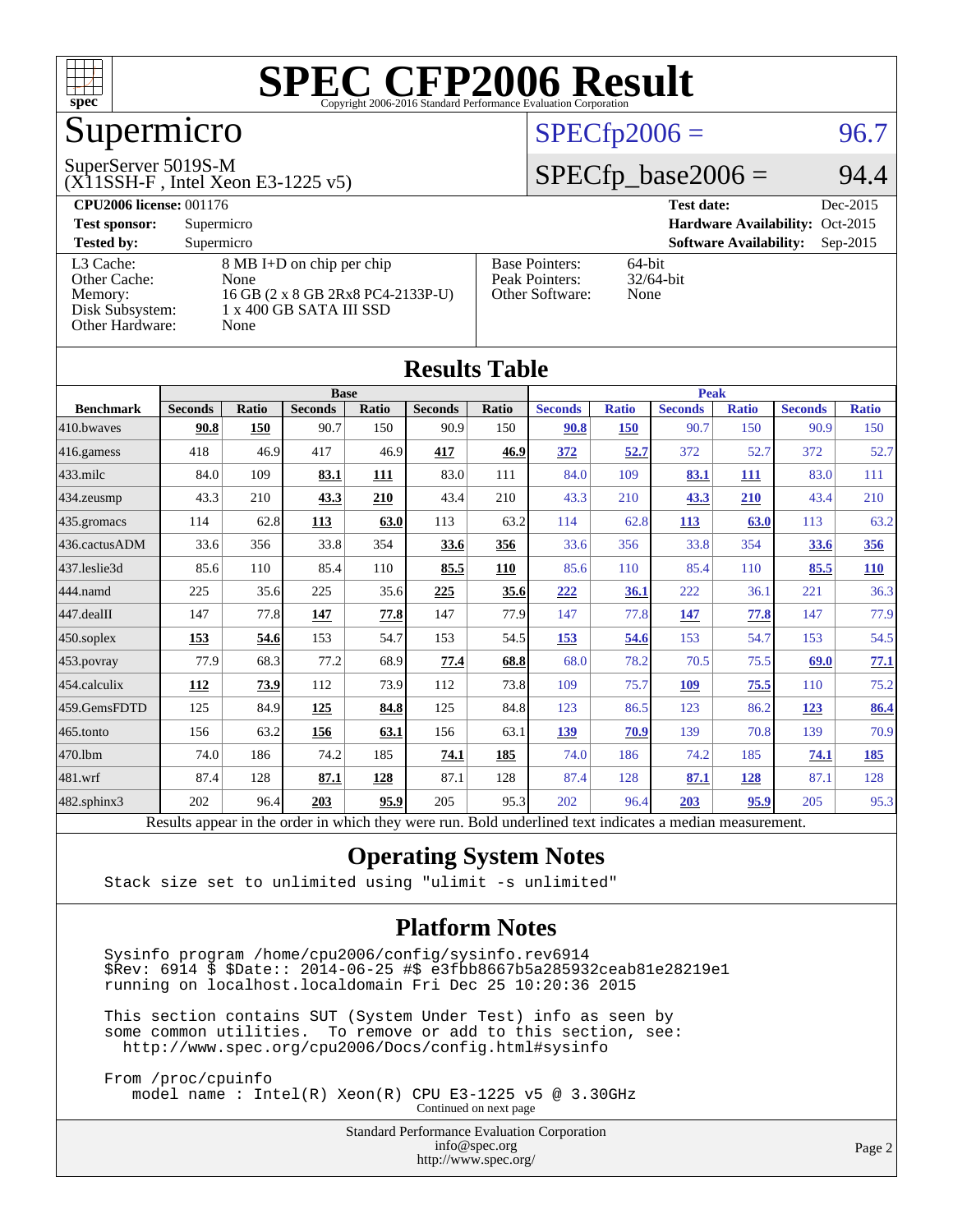

### Supermicro

 $SPECTp2006 = 96.7$ 

(X11SSH-F , Intel Xeon E3-1225 v5) SuperServer 5019S-M

 $SPECTp\_base2006 = 94.4$ 

**[CPU2006 license:](http://www.spec.org/auto/cpu2006/Docs/result-fields.html#CPU2006license)** 001176 **[Test date:](http://www.spec.org/auto/cpu2006/Docs/result-fields.html#Testdate)** Dec-2015 **[Test sponsor:](http://www.spec.org/auto/cpu2006/Docs/result-fields.html#Testsponsor)** Supermicro Supermicro **[Hardware Availability:](http://www.spec.org/auto/cpu2006/Docs/result-fields.html#HardwareAvailability)** Oct-2015 **[Tested by:](http://www.spec.org/auto/cpu2006/Docs/result-fields.html#Testedby)** Supermicro **Supermicro [Software Availability:](http://www.spec.org/auto/cpu2006/Docs/result-fields.html#SoftwareAvailability)** Sep-2015

#### **[Platform Notes \(Continued\)](http://www.spec.org/auto/cpu2006/Docs/result-fields.html#PlatformNotes)**

Standard Performance Evaluation Corporation 1 "physical id"s (chips) 4 "processors" cores, siblings (Caution: counting these is hw and system dependent. The following excerpts from /proc/cpuinfo might not be reliable. Use with caution.) cpu cores : 4 siblings : 4 physical 0: cores 0 1 2 3 cache size : 8192 KB From /proc/meminfo<br>MemTotal: 16047796 kB HugePages\_Total: 0<br>Hugepagesize: 2048 kB Hugepagesize: From /etc/\*release\* /etc/\*version\* os-release: NAME="Red Hat Enterprise Linux Server" VERSION="7.2 (Maipo)" ID="rhel" ID\_LIKE="fedora" VERSION\_ID="7.2" PRETTY\_NAME="Red Hat Enterprise Linux Server 7.2 (Maipo)" ANSI\_COLOR="0;31" CPE\_NAME="cpe:/o:redhat:enterprise\_linux:7.2:GA:server" redhat-release: Red Hat Enterprise Linux Server release 7.2 (Maipo) system-release: Red Hat Enterprise Linux Server release 7.2 (Maipo) system-release-cpe: cpe:/o:redhat:enterprise\_linux:7.2:ga:server uname -a: Linux localhost.localdomain 3.10.0-327.el7.x86\_64 #1 SMP Thu Oct 29 17:29:29 EDT 2015 x86\_64 x86\_64 x86\_64 GNU/Linux run-level 3 Dec 24 17:28 SPEC is set to: /home/cpu2006 Filesystem Type Size Used Avail Use% Mounted on<br>
/dev/mapper/rhel-root xfs 280G 26G 254G 10% /  $/$ dev/mapper/rhel-root xfs Additional information from dmidecode: Warning: Use caution when you interpret this section. The 'dmidecode' program reads system data which is "intended to allow hardware to be accurately determined", but the intent may not be met, as there are frequent changes to hardware, firmware, and the "DMTF SMBIOS" standard. BIOS American Megatrends Inc. 1.0a 11/13/2015 Memory: 2x Micron 16ATF1G64AZ-2G1A2 8 GB 2 rank 2133 MHz 2x Not Specified Not Specified (End of data from sysinfo program)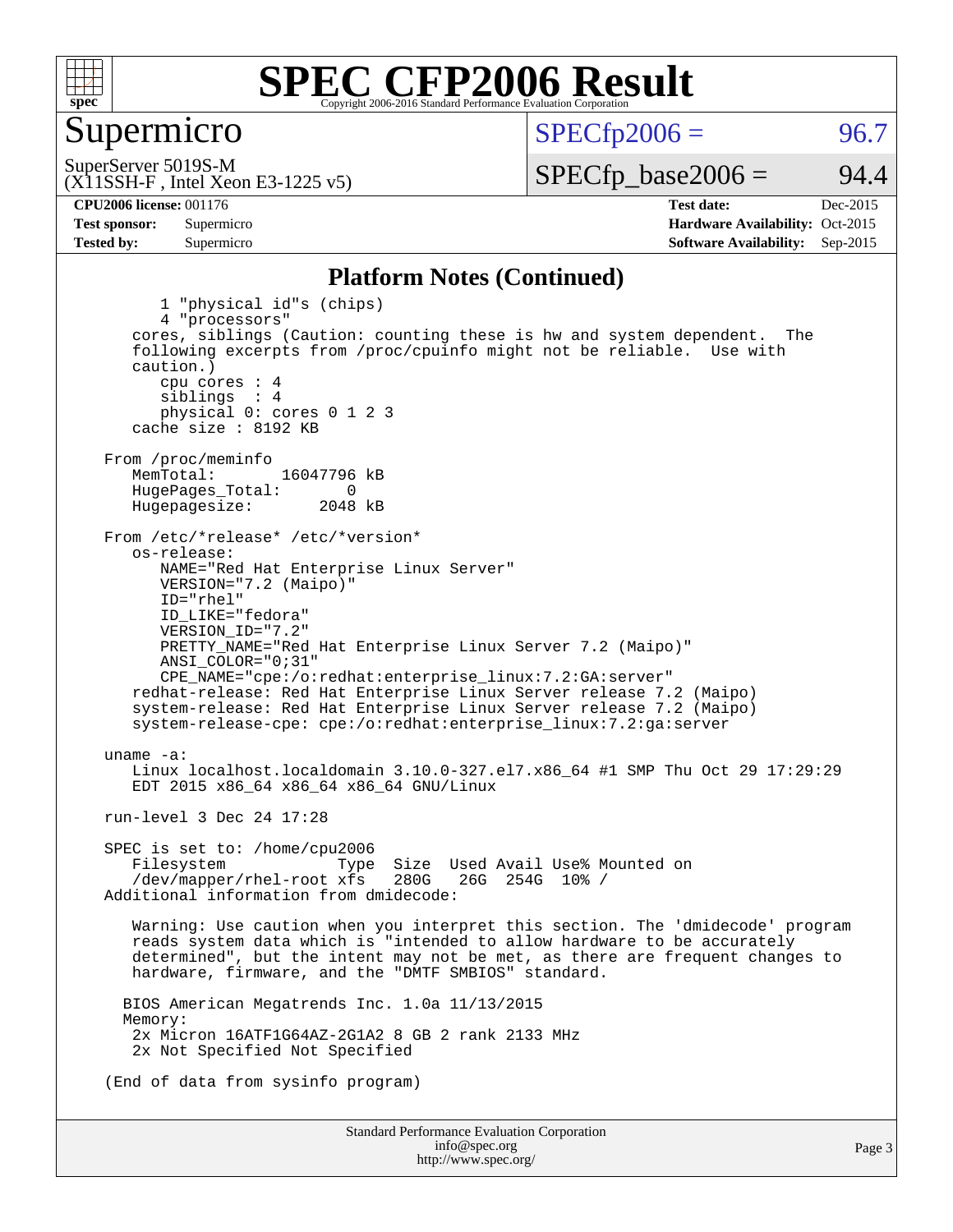

## Supermicro

 $SPECfp2006 = 96.7$  $SPECfp2006 = 96.7$ 

SuperServer 5019S-M

(X11SSH-F , Intel Xeon E3-1225 v5)

 $SPECfp\_base2006 = 94.4$ 

**[CPU2006 license:](http://www.spec.org/auto/cpu2006/Docs/result-fields.html#CPU2006license)** 001176 **[Test date:](http://www.spec.org/auto/cpu2006/Docs/result-fields.html#Testdate)** Dec-2015

**[Test sponsor:](http://www.spec.org/auto/cpu2006/Docs/result-fields.html#Testsponsor)** Supermicro Supermicro **[Hardware Availability:](http://www.spec.org/auto/cpu2006/Docs/result-fields.html#HardwareAvailability)** Oct-2015 **[Tested by:](http://www.spec.org/auto/cpu2006/Docs/result-fields.html#Testedby)** Supermicro **[Software Availability:](http://www.spec.org/auto/cpu2006/Docs/result-fields.html#SoftwareAvailability)** Sep-2015

### **[General Notes](http://www.spec.org/auto/cpu2006/Docs/result-fields.html#GeneralNotes)**

Environment variables set by runspec before the start of the run: KMP\_AFFINITY = "granularity=fine,compact,1,0" LD\_LIBRARY\_PATH = "/home/cpu2006/libs/32:/home/cpu2006/libs/64:/home/cpu2006/sh" OMP\_NUM\_THREADS = "4"

 Binaries compiled on a system with 1x Intel Core i5-4670K CPU + 32GB memory using RedHat EL 7.1 Transparent Huge Pages enabled with: echo always > /sys/kernel/mm/transparent\_hugepage/enabled

### **[Base Compiler Invocation](http://www.spec.org/auto/cpu2006/Docs/result-fields.html#BaseCompilerInvocation)**

[C benchmarks](http://www.spec.org/auto/cpu2006/Docs/result-fields.html#Cbenchmarks):  $-m64$ 

[C++ benchmarks:](http://www.spec.org/auto/cpu2006/Docs/result-fields.html#CXXbenchmarks) [icpc -m64](http://www.spec.org/cpu2006/results/res2016q1/cpu2006-20151225-38527.flags.html#user_CXXbase_intel_icpc_64bit_bedb90c1146cab66620883ef4f41a67e)

[Fortran benchmarks](http://www.spec.org/auto/cpu2006/Docs/result-fields.html#Fortranbenchmarks): [ifort -m64](http://www.spec.org/cpu2006/results/res2016q1/cpu2006-20151225-38527.flags.html#user_FCbase_intel_ifort_64bit_ee9d0fb25645d0210d97eb0527dcc06e)

[Benchmarks using both Fortran and C](http://www.spec.org/auto/cpu2006/Docs/result-fields.html#BenchmarksusingbothFortranandC): [icc -m64](http://www.spec.org/cpu2006/results/res2016q1/cpu2006-20151225-38527.flags.html#user_CC_FCbase_intel_icc_64bit_0b7121f5ab7cfabee23d88897260401c) [ifort -m64](http://www.spec.org/cpu2006/results/res2016q1/cpu2006-20151225-38527.flags.html#user_CC_FCbase_intel_ifort_64bit_ee9d0fb25645d0210d97eb0527dcc06e)

### **[Base Portability Flags](http://www.spec.org/auto/cpu2006/Docs/result-fields.html#BasePortabilityFlags)**

| 410.bwaves: -DSPEC CPU LP64                 |                                                                |
|---------------------------------------------|----------------------------------------------------------------|
| 416.gamess: -DSPEC_CPU_LP64                 |                                                                |
| 433.milc: -DSPEC CPU LP64                   |                                                                |
| 434.zeusmp: -DSPEC_CPU_LP64                 |                                                                |
| 435.gromacs: -DSPEC_CPU_LP64 -nofor_main    |                                                                |
| 436.cactusADM: -DSPEC CPU LP64 -nofor main  |                                                                |
| 437.leslie3d: -DSPEC CPU LP64               |                                                                |
| 444.namd: -DSPEC CPU LP64                   |                                                                |
| 447.dealII: -DSPEC CPU LP64                 |                                                                |
| 450.soplex: -DSPEC_CPU_LP64                 |                                                                |
| 453.povray: -DSPEC_CPU_LP64                 |                                                                |
| 454.calculix: - DSPEC CPU LP64 - nofor main |                                                                |
| 459. GemsFDTD: - DSPEC CPU LP64             |                                                                |
| 465.tonto: - DSPEC CPU LP64                 |                                                                |
| 470.1bm: - DSPEC CPU LP64                   |                                                                |
|                                             | 481.wrf: -DSPEC_CPU_LP64 -DSPEC_CPU_CASE_FLAG -DSPEC_CPU_LINUX |
| 482.sphinx3: -DSPEC_CPU_LP64                |                                                                |
|                                             |                                                                |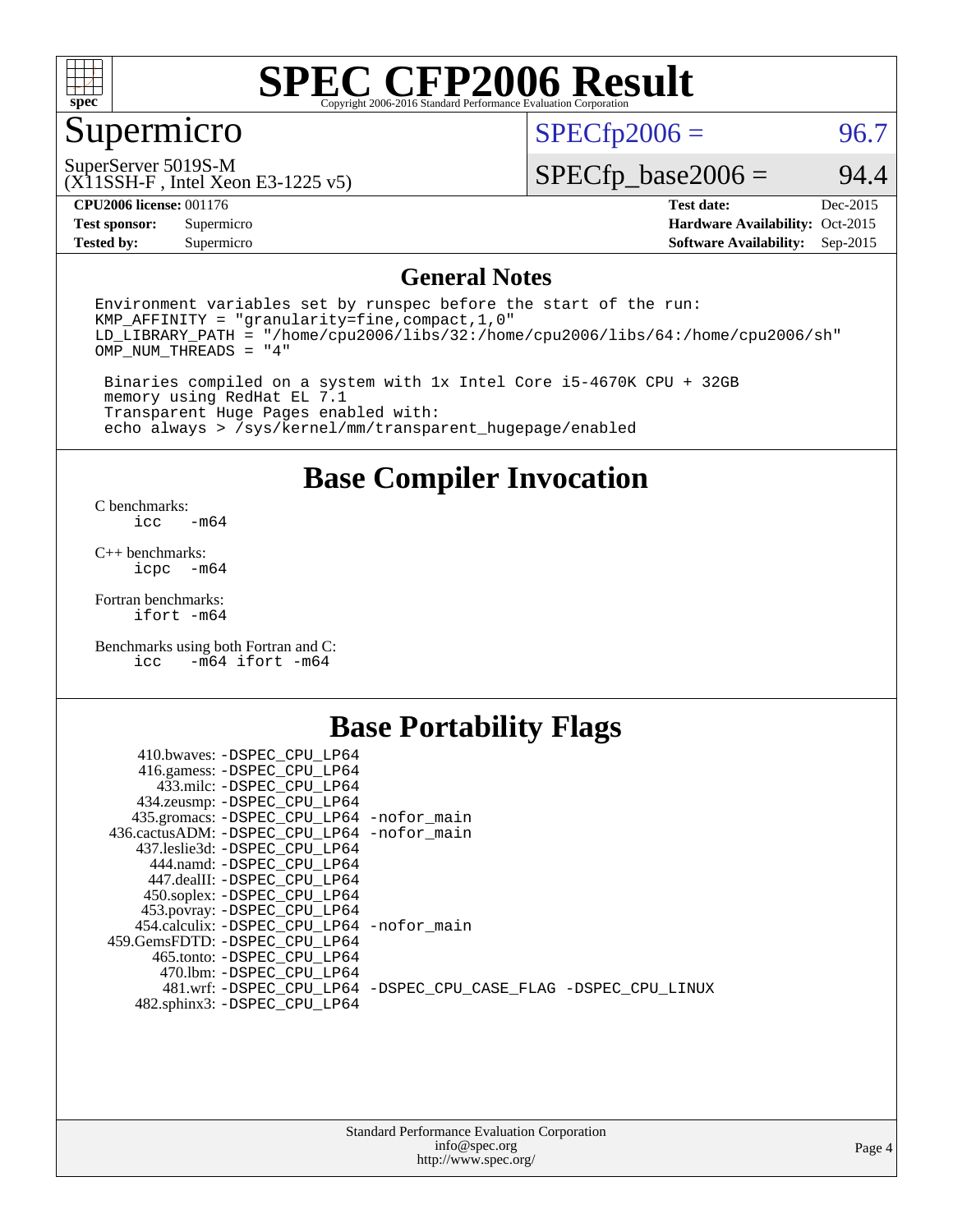

### Supermicro

 $SPECTp2006 = 96.7$ 

SuperServer 5019S-M

#### (X11SSH-F , Intel Xeon E3-1225 v5)

#### **[CPU2006 license:](http://www.spec.org/auto/cpu2006/Docs/result-fields.html#CPU2006license)** 001176 **[Test date:](http://www.spec.org/auto/cpu2006/Docs/result-fields.html#Testdate)** Dec-2015

 $SPECTp\_base2006 = 94.4$ 

**[Test sponsor:](http://www.spec.org/auto/cpu2006/Docs/result-fields.html#Testsponsor)** Supermicro Supermicro **[Hardware Availability:](http://www.spec.org/auto/cpu2006/Docs/result-fields.html#HardwareAvailability)** Oct-2015 **[Tested by:](http://www.spec.org/auto/cpu2006/Docs/result-fields.html#Testedby)** Supermicro **Supermicro [Software Availability:](http://www.spec.org/auto/cpu2006/Docs/result-fields.html#SoftwareAvailability)** Sep-2015

### **[Base Optimization Flags](http://www.spec.org/auto/cpu2006/Docs/result-fields.html#BaseOptimizationFlags)**

[C benchmarks](http://www.spec.org/auto/cpu2006/Docs/result-fields.html#Cbenchmarks): [-xCORE-AVX2](http://www.spec.org/cpu2006/results/res2016q1/cpu2006-20151225-38527.flags.html#user_CCbase_f-xAVX2_5f5fc0cbe2c9f62c816d3e45806c70d7) [-ipo](http://www.spec.org/cpu2006/results/res2016q1/cpu2006-20151225-38527.flags.html#user_CCbase_f-ipo) [-O3](http://www.spec.org/cpu2006/results/res2016q1/cpu2006-20151225-38527.flags.html#user_CCbase_f-O3) [-no-prec-div](http://www.spec.org/cpu2006/results/res2016q1/cpu2006-20151225-38527.flags.html#user_CCbase_f-no-prec-div) [-parallel](http://www.spec.org/cpu2006/results/res2016q1/cpu2006-20151225-38527.flags.html#user_CCbase_f-parallel) [-opt-prefetch](http://www.spec.org/cpu2006/results/res2016q1/cpu2006-20151225-38527.flags.html#user_CCbase_f-opt-prefetch) [-ansi-alias](http://www.spec.org/cpu2006/results/res2016q1/cpu2006-20151225-38527.flags.html#user_CCbase_f-ansi-alias)

[C++ benchmarks:](http://www.spec.org/auto/cpu2006/Docs/result-fields.html#CXXbenchmarks) [-xCORE-AVX2](http://www.spec.org/cpu2006/results/res2016q1/cpu2006-20151225-38527.flags.html#user_CXXbase_f-xAVX2_5f5fc0cbe2c9f62c816d3e45806c70d7) [-ipo](http://www.spec.org/cpu2006/results/res2016q1/cpu2006-20151225-38527.flags.html#user_CXXbase_f-ipo) [-O3](http://www.spec.org/cpu2006/results/res2016q1/cpu2006-20151225-38527.flags.html#user_CXXbase_f-O3) [-no-prec-div](http://www.spec.org/cpu2006/results/res2016q1/cpu2006-20151225-38527.flags.html#user_CXXbase_f-no-prec-div) [-opt-prefetch](http://www.spec.org/cpu2006/results/res2016q1/cpu2006-20151225-38527.flags.html#user_CXXbase_f-opt-prefetch) [-ansi-alias](http://www.spec.org/cpu2006/results/res2016q1/cpu2006-20151225-38527.flags.html#user_CXXbase_f-ansi-alias)

[Fortran benchmarks](http://www.spec.org/auto/cpu2006/Docs/result-fields.html#Fortranbenchmarks): [-xCORE-AVX2](http://www.spec.org/cpu2006/results/res2016q1/cpu2006-20151225-38527.flags.html#user_FCbase_f-xAVX2_5f5fc0cbe2c9f62c816d3e45806c70d7) [-ipo](http://www.spec.org/cpu2006/results/res2016q1/cpu2006-20151225-38527.flags.html#user_FCbase_f-ipo) [-O3](http://www.spec.org/cpu2006/results/res2016q1/cpu2006-20151225-38527.flags.html#user_FCbase_f-O3) [-no-prec-div](http://www.spec.org/cpu2006/results/res2016q1/cpu2006-20151225-38527.flags.html#user_FCbase_f-no-prec-div) [-parallel](http://www.spec.org/cpu2006/results/res2016q1/cpu2006-20151225-38527.flags.html#user_FCbase_f-parallel) [-opt-prefetch](http://www.spec.org/cpu2006/results/res2016q1/cpu2006-20151225-38527.flags.html#user_FCbase_f-opt-prefetch)

[Benchmarks using both Fortran and C](http://www.spec.org/auto/cpu2006/Docs/result-fields.html#BenchmarksusingbothFortranandC): [-xCORE-AVX2](http://www.spec.org/cpu2006/results/res2016q1/cpu2006-20151225-38527.flags.html#user_CC_FCbase_f-xAVX2_5f5fc0cbe2c9f62c816d3e45806c70d7) [-ipo](http://www.spec.org/cpu2006/results/res2016q1/cpu2006-20151225-38527.flags.html#user_CC_FCbase_f-ipo) [-O3](http://www.spec.org/cpu2006/results/res2016q1/cpu2006-20151225-38527.flags.html#user_CC_FCbase_f-O3) [-no-prec-div](http://www.spec.org/cpu2006/results/res2016q1/cpu2006-20151225-38527.flags.html#user_CC_FCbase_f-no-prec-div) [-parallel](http://www.spec.org/cpu2006/results/res2016q1/cpu2006-20151225-38527.flags.html#user_CC_FCbase_f-parallel) [-opt-prefetch](http://www.spec.org/cpu2006/results/res2016q1/cpu2006-20151225-38527.flags.html#user_CC_FCbase_f-opt-prefetch)

[-ansi-alias](http://www.spec.org/cpu2006/results/res2016q1/cpu2006-20151225-38527.flags.html#user_CC_FCbase_f-ansi-alias)

### **[Peak Compiler Invocation](http://www.spec.org/auto/cpu2006/Docs/result-fields.html#PeakCompilerInvocation)**

[C benchmarks](http://www.spec.org/auto/cpu2006/Docs/result-fields.html#Cbenchmarks):  $\text{icc}$   $-\text{m64}$ 

[C++ benchmarks:](http://www.spec.org/auto/cpu2006/Docs/result-fields.html#CXXbenchmarks) [icpc -m64](http://www.spec.org/cpu2006/results/res2016q1/cpu2006-20151225-38527.flags.html#user_CXXpeak_intel_icpc_64bit_bedb90c1146cab66620883ef4f41a67e)

[Fortran benchmarks](http://www.spec.org/auto/cpu2006/Docs/result-fields.html#Fortranbenchmarks): [ifort -m64](http://www.spec.org/cpu2006/results/res2016q1/cpu2006-20151225-38527.flags.html#user_FCpeak_intel_ifort_64bit_ee9d0fb25645d0210d97eb0527dcc06e)

[Benchmarks using both Fortran and C](http://www.spec.org/auto/cpu2006/Docs/result-fields.html#BenchmarksusingbothFortranandC): [icc -m64](http://www.spec.org/cpu2006/results/res2016q1/cpu2006-20151225-38527.flags.html#user_CC_FCpeak_intel_icc_64bit_0b7121f5ab7cfabee23d88897260401c) [ifort -m64](http://www.spec.org/cpu2006/results/res2016q1/cpu2006-20151225-38527.flags.html#user_CC_FCpeak_intel_ifort_64bit_ee9d0fb25645d0210d97eb0527dcc06e)

### **[Peak Portability Flags](http://www.spec.org/auto/cpu2006/Docs/result-fields.html#PeakPortabilityFlags)**

Same as Base Portability Flags

### **[Peak Optimization Flags](http://www.spec.org/auto/cpu2006/Docs/result-fields.html#PeakOptimizationFlags)**

[C benchmarks](http://www.spec.org/auto/cpu2006/Docs/result-fields.html#Cbenchmarks):

433.milc: basepeak = yes

 $470.$ lbm: basepeak = yes

482.sphinx3: basepeak = yes

[C++ benchmarks:](http://www.spec.org/auto/cpu2006/Docs/result-fields.html#CXXbenchmarks)

Continued on next page

Standard Performance Evaluation Corporation [info@spec.org](mailto:info@spec.org) <http://www.spec.org/>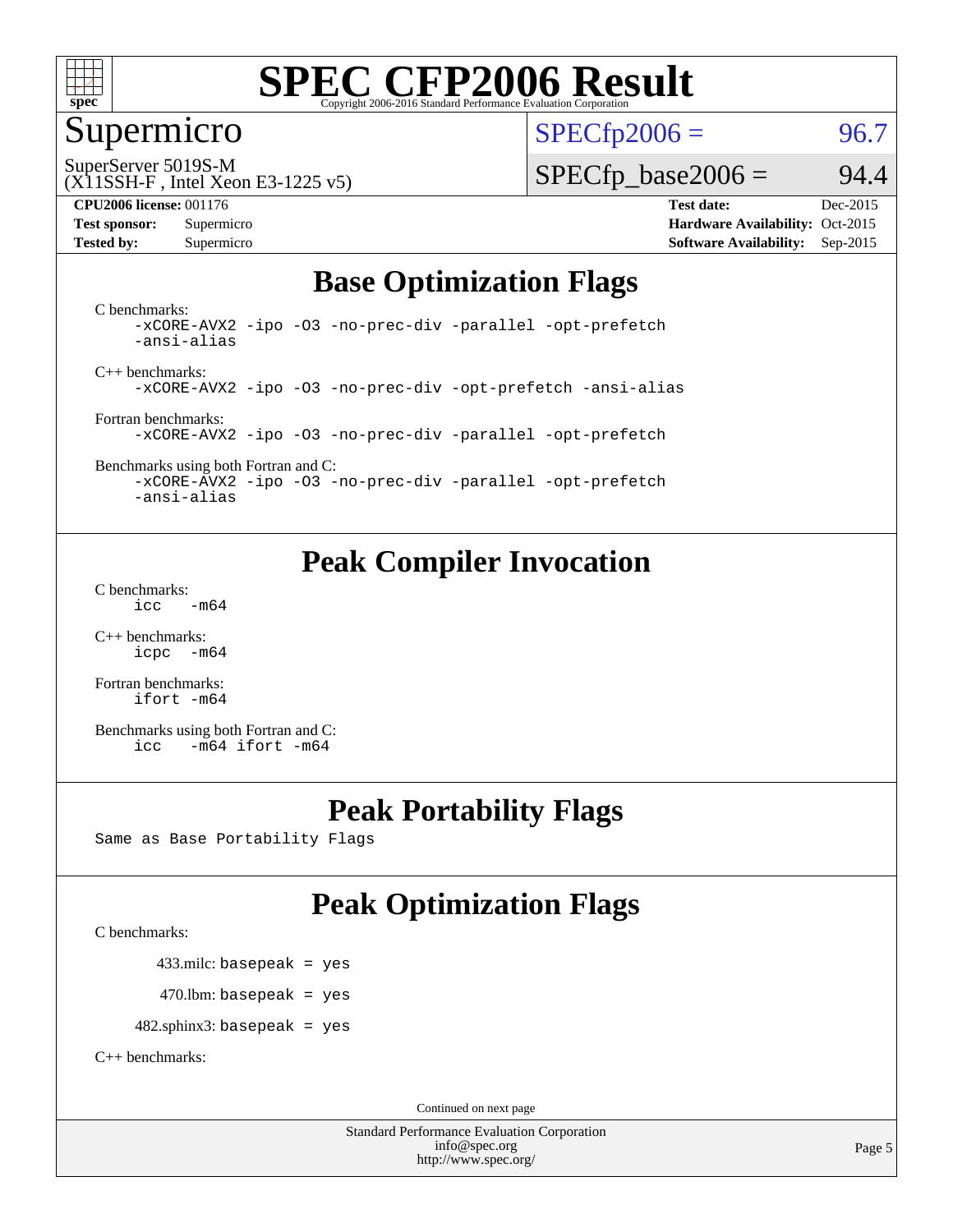

### Supermicro

 $SPECTp2006 = 96.7$ 

SuperServer 5019S-M

 $SPECTp\_base2006 = 94.4$ 

(X11SSH-F , Intel Xeon E3-1225 v5)

**[Tested by:](http://www.spec.org/auto/cpu2006/Docs/result-fields.html#Testedby)** Supermicro **Supermicro [Software Availability:](http://www.spec.org/auto/cpu2006/Docs/result-fields.html#SoftwareAvailability)** Sep-2015

**[CPU2006 license:](http://www.spec.org/auto/cpu2006/Docs/result-fields.html#CPU2006license)** 001176 **[Test date:](http://www.spec.org/auto/cpu2006/Docs/result-fields.html#Testdate)** Dec-2015 **[Test sponsor:](http://www.spec.org/auto/cpu2006/Docs/result-fields.html#Testsponsor)** Supermicro **[Hardware Availability:](http://www.spec.org/auto/cpu2006/Docs/result-fields.html#HardwareAvailability)** Oct-2015

### **[Peak Optimization Flags \(Continued\)](http://www.spec.org/auto/cpu2006/Docs/result-fields.html#PeakOptimizationFlags)**

```
 444.namd: -xCORE-AVX2(pass 2) -prof-gen:threadsafe(pass 1)
               -ipo(pass 2) -03(pass 2) -no-prec-div(pass 2)
               -par-num-threads=1(pass 1) -prof-use(pass 2) -fno-alias
               -auto-ilp32
      447.dealII: basepeak = yes
      450.soplex: basepeak = yes
      453.povray: -xCORE-AVX2(pass 2) -prof-gen:threadsafe(pass 1)
               -no-prec-div(pass 2)-par-num-threads=1(pass 1) -prof-use(pass 2) -unroll4
               -ansi-alias
Fortran benchmarks: 
     410.bwaves: basepeak = yes 416.gamess: -xCORE-AVX2(pass 2) -prof-gen:threadsafe(pass 1)
               -ipo(pass 2) -03(pass 2) -no-prec-div(pass 2)-par-num-threads=1(pass 1) -prof-use(pass 2) -unroll2
               -inline-level=0 -scalar-rep-
      434.zeusmp: basepeak = yes
     437.leslie3d: basepeak = yes
  459.GemsFDTD: -xCORE-AVX2(pass 2) -prof-gen:threadsafe(pass 1)
               -i\text{po}(pass 2) -\tilde{O}3(pass 2)-no-prec-div(pass 2)
               -par-num-threads=1(pass 1) -prof-use(pass 2) -unroll2
               -inline-level=0 -opt-prefetch -parallel
        465.tonto: -xCORE-AVX2(pass 2) -prof-gen:threadsafe(pass 1)
               -no-prec-div(pass 2)-par-num-threads=1(pass 1) -prof-use(pass 2) -inline-calloc
               -opt-malloc-options=3 -auto -unroll4
Benchmarks using both Fortran and C: 
     435.gromacs: basepeak = yes
 436.cactusADM:basepeak = yes 454.calculix: -xCORE-AVX2 -ipo -O3 -no-prec-div -auto-ilp32 -ansi-alias
        481.wrf: basepeak = yes
```